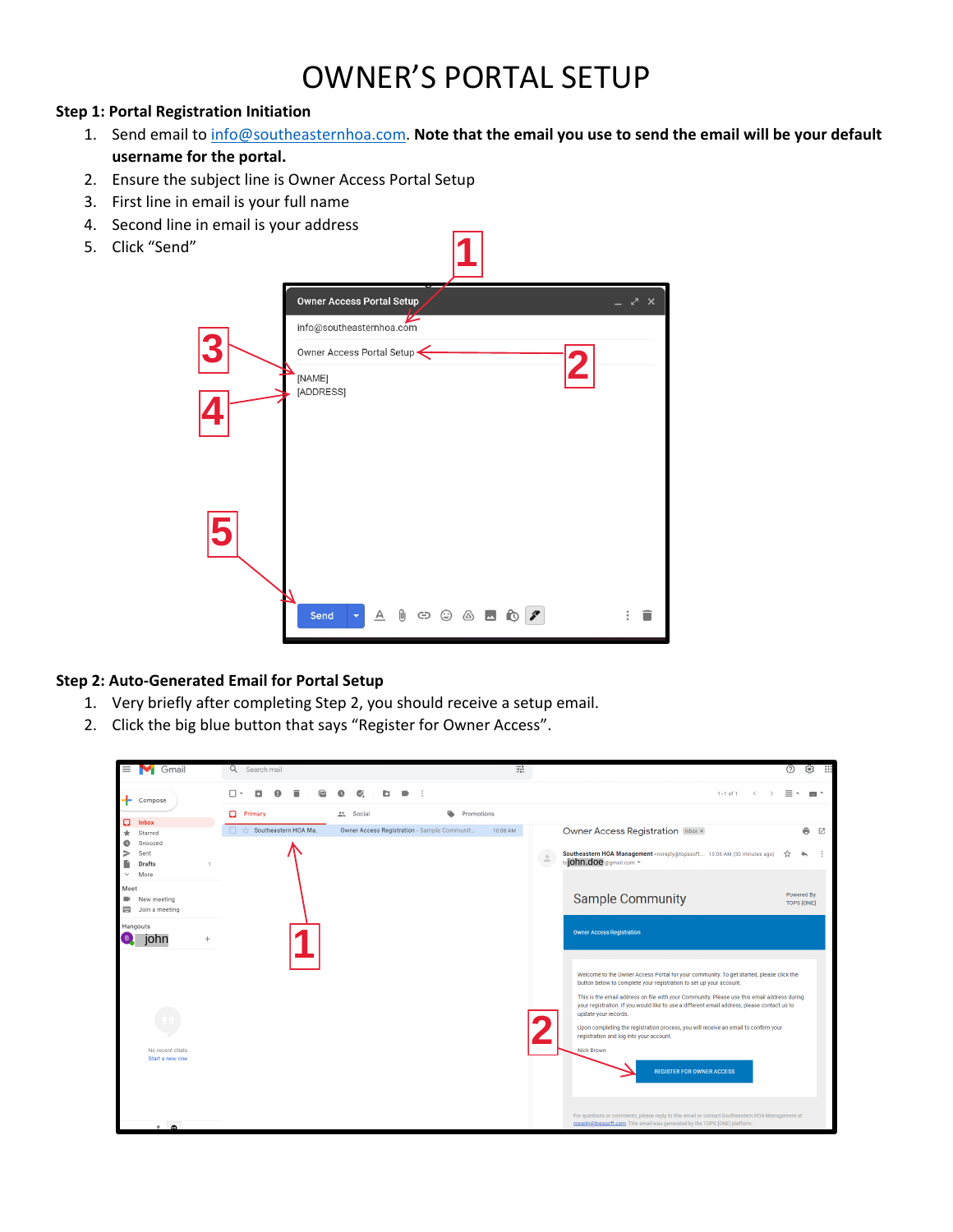### **Step 3: Register Account**

- 1. Note that your email has defaulted here as your username.
- 2. Enter password and confirm password here.
- 3. Click "Register".



## **Step 4: Login Page**

- 1. Your browser should have taken you to the Login Page.
- 2. Enter your email as a username.
- 3. Enter the password you created in Step 3.
- 4. Click "Sign in"

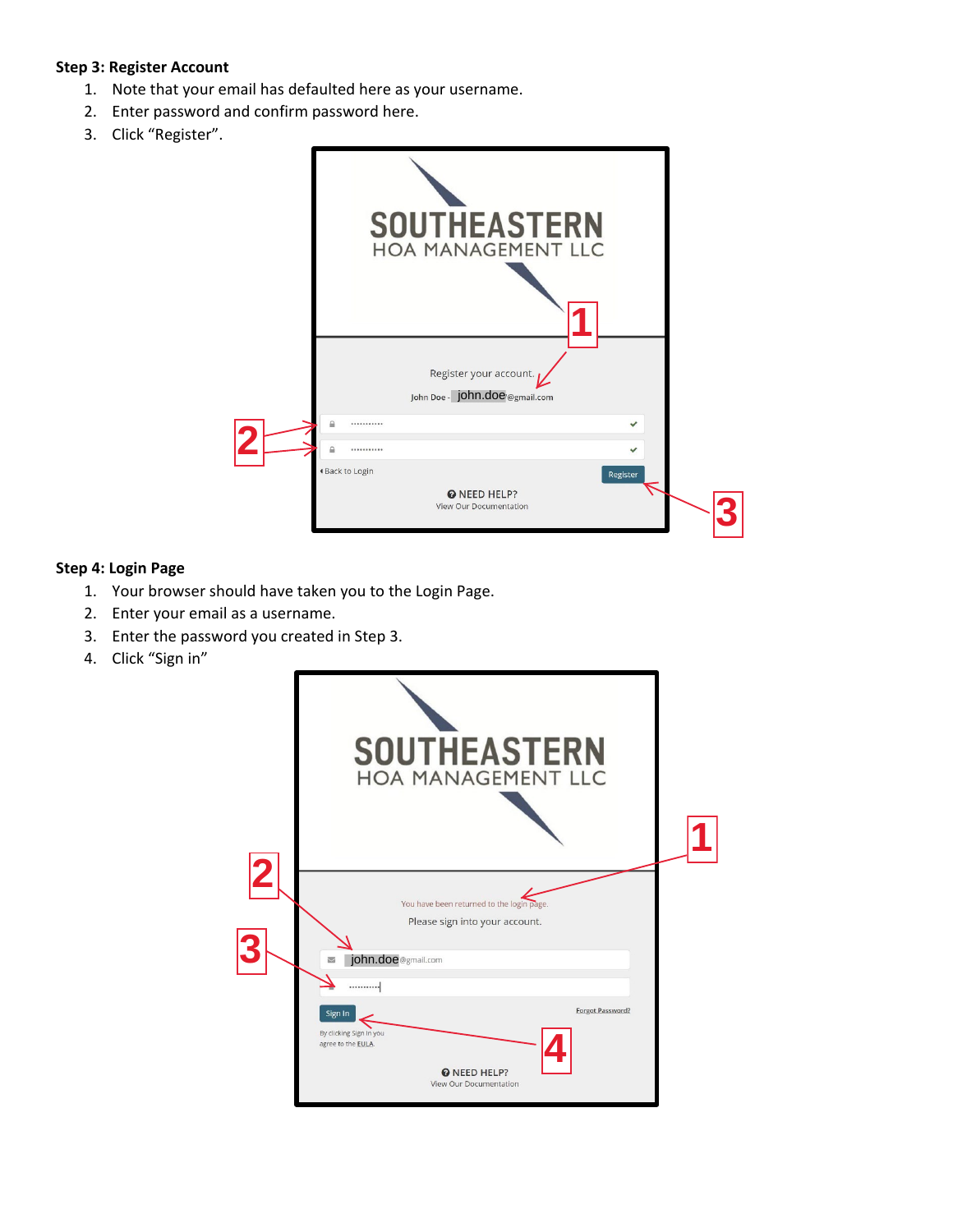### **Step 5: Welcome to your Owners Portal!**



**4**

- 2. You can find your balance, and account transactions here.
- 3. You can communicate with us on any open items on your account here.
- 4. Play around with the portal to see all of its features. Call us if you have any questions!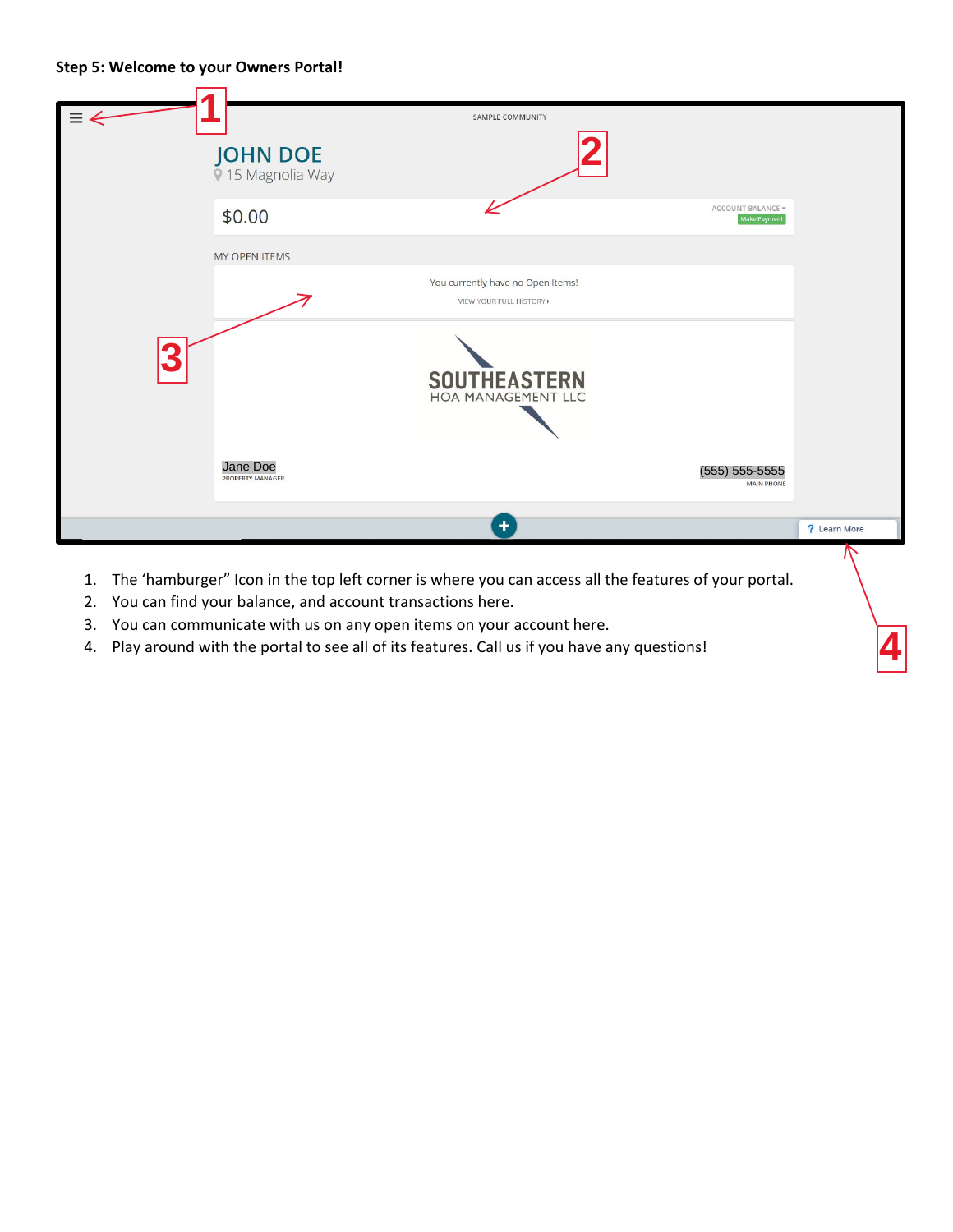# OWNER'S PORTAL PASSWORD RESET

## **Step 1: Find our Owners Portal Login Page**

- 1. Navigate to our portal through the link in the "For Owners" Tab on our website.
- 2. Click "Forgot Password".

| <b>SOUTHEASTERN</b><br>HOA MANAGEMENT LLC                |  |
|----------------------------------------------------------|--|
| Please sign into your account.                           |  |
| <b>Email Address</b><br>▽                                |  |
| ₽<br>Password<br><b>Forgot Password</b>                  |  |
| Sign In<br>By clicking Sign In you<br>agree to the EULA. |  |
| @ NEED HELP?<br><b>View Our Documentation</b>            |  |

## **Step 2: Trigger auto-generated email**

- 1. Enter the email with which you set up your account. If you do not know the email address, we will have to set you up a new account with a new email.
- 2. Click "Submit".

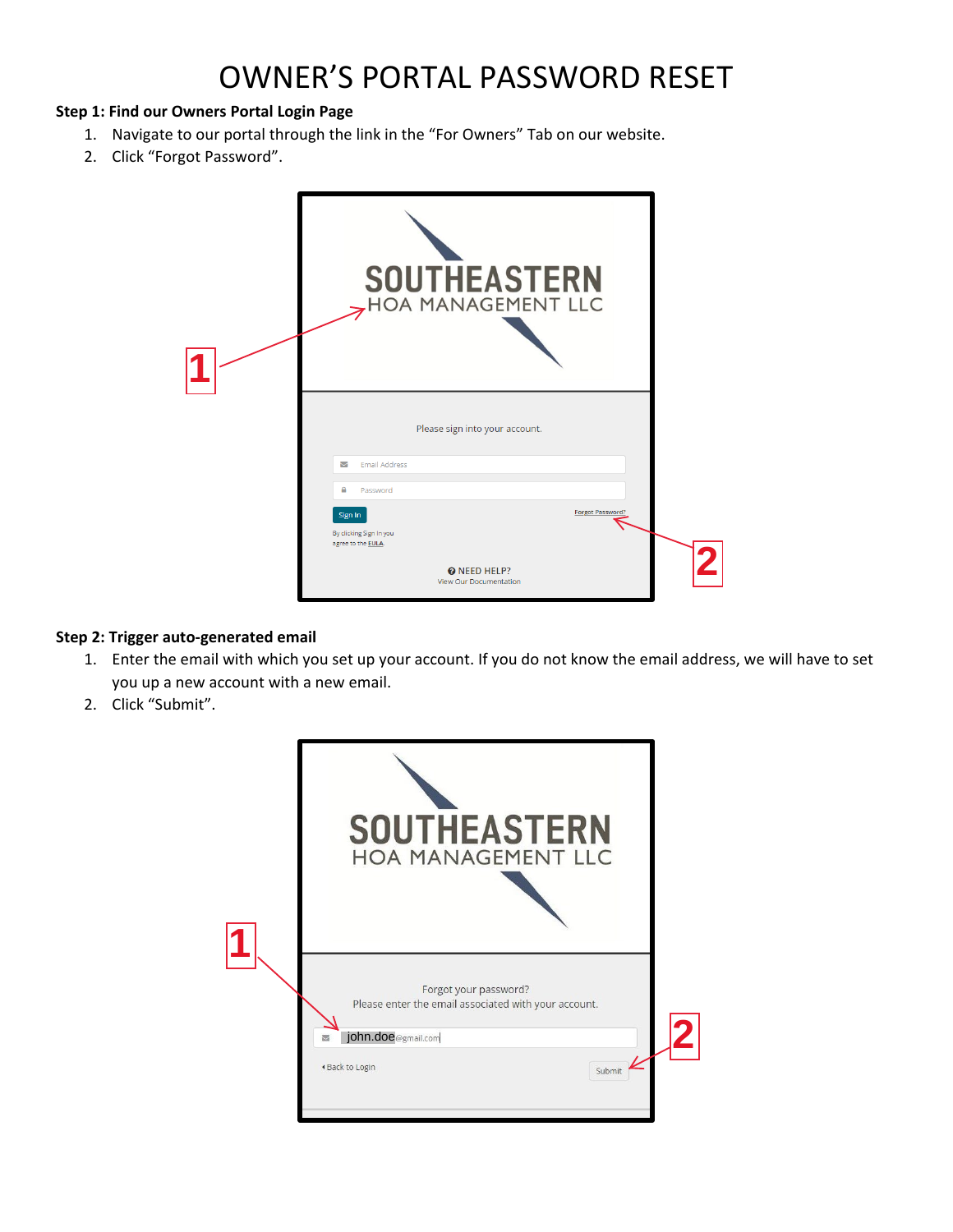### **Step 3: Find Link in Email**

- 1. Navigate your email and find the email from us with the subject "Reset Your Password".
- 2. Click the blue button that says, "Reset Password".



- 1. Enter your new password and confirm the new password.
- 2. Click "Confirm".